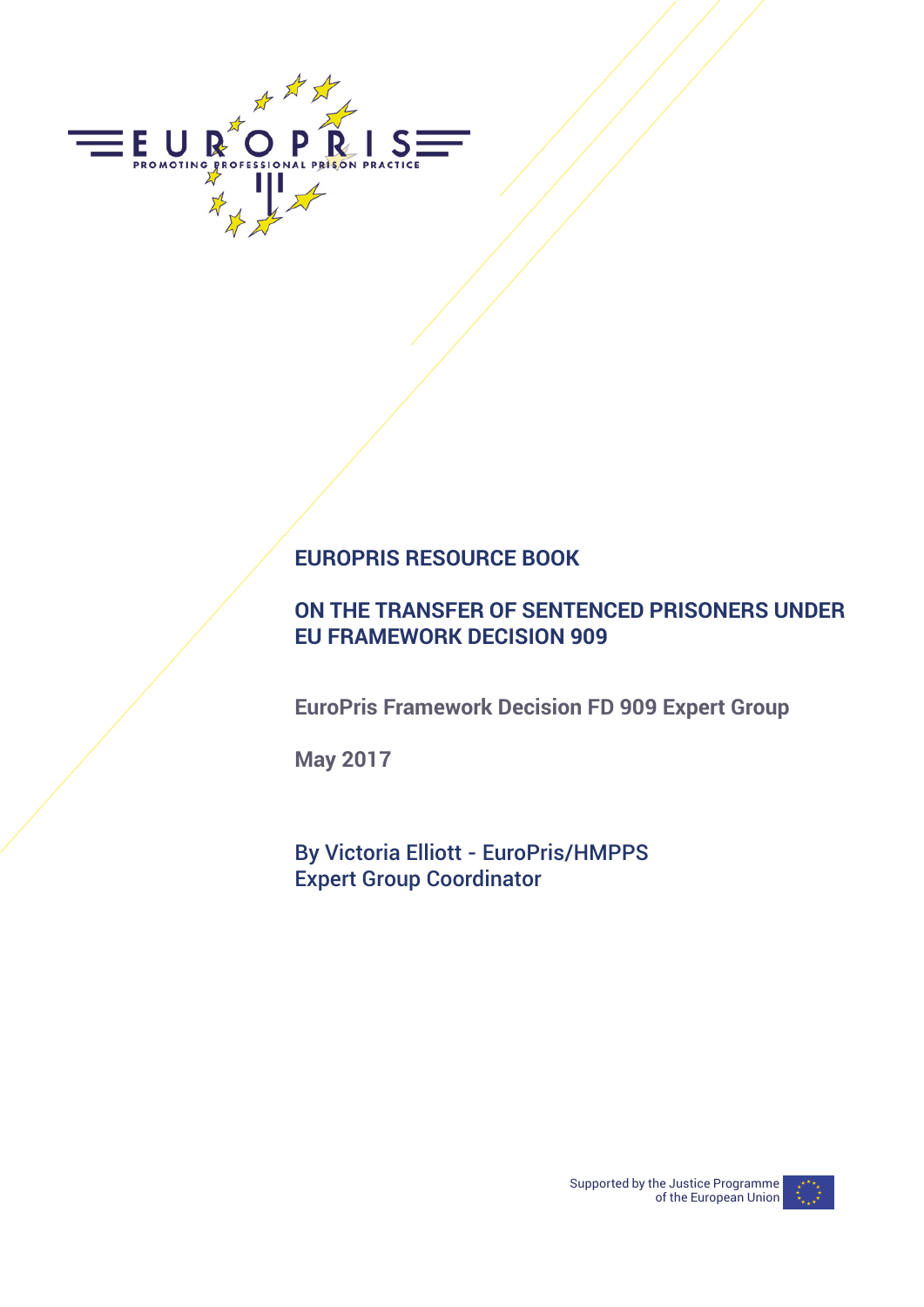# Contents and quick reference links

| <b>Introduction</b>                                                                                           | 2              |
|---------------------------------------------------------------------------------------------------------------|----------------|
| <b>Council Framework Decision 2008/909/JHA</b>                                                                |                |
| http://eur-lex.europa.eu/legal-content/EN/ALL/?uri=CELEX:32008F0909<br>٠                                      | 3              |
| <b>Implementation status of EU Framework Decisions 909, 947, 829</b><br>https://www.ejn-<br>٠                 | $3 - 4$        |
| crimjust.europa.eu/ejn/EJN_library_statusOfImpByCat.aspx?CategoryId=36                                        |                |
| <b>Competent Authorities</b>                                                                                  | 5              |
| https://www.ejn-<br>$\blacksquare$<br>crimjust.europa.eu/ejn/libdocumentproperties.aspx?Id=1540               |                |
| <b>Staff Training</b><br>http://steps2.europris.org/en/home/e-learning-platform/<br>п                         | 5              |
| <b>Consent and information about the transfer process</b>                                                     | 5              |
| http://steps2.europris.org/en/documents/<br>٠<br>http://www.europris.org/fd-909-prisoner-information-sheets/  |                |
| <b>European Prison Information System</b>                                                                     | $\overline{7}$ |
| http://www.europris.org/reports/<br>п                                                                         |                |
| <b>Social Rehabilitation</b>                                                                                  | $7 - 9$        |
| http://steps2.europris.org/en/documents/                                                                      |                |
| <b>Time Limits</b>                                                                                            | 9              |
| <b>Translation</b>                                                                                            | 9              |
| https://www.ejn-crimjust.europa.eu/ejn/ejn_home.aspx<br>٠                                                     |                |
| <b>Interpreting the sentence</b>                                                                              | 10             |
| <b>Practical transfer</b>                                                                                     | 10             |
| http://www.europris.org/resources_package/prisoner-transfer-information-<br>$\blacksquare$<br>form-version-4/ |                |
| <b>Victims</b>                                                                                                | 12             |
| http://eur-lex.europa.eu/legal-<br>٠<br>content/EN/TXT/?uri=CELEX%3A32012L0029                                |                |

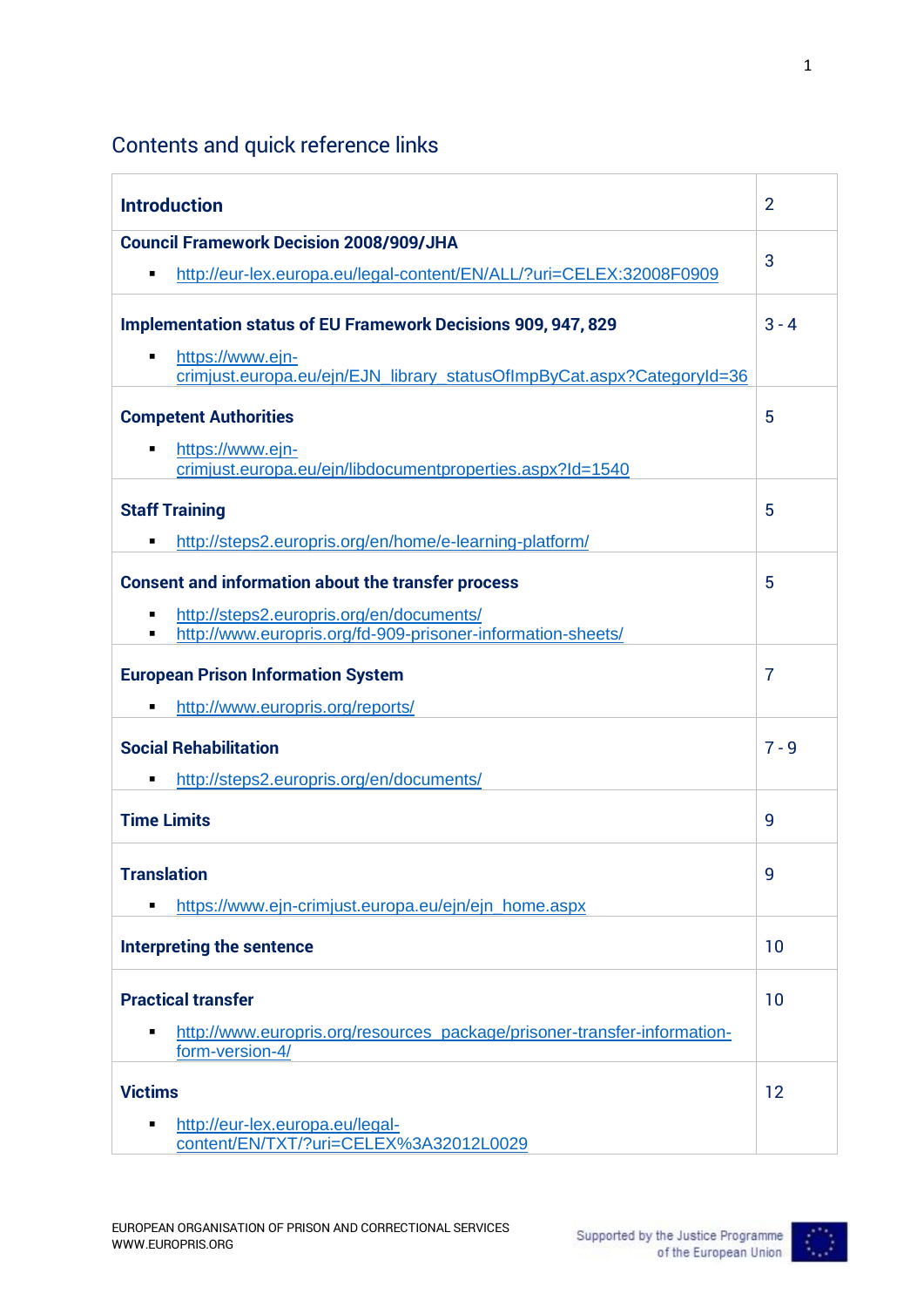#### Introduction

This resource book has been developed in conjunction with the EuroPris expert group on Framework Decision 909. It is designed to be used to Competent Authorities to assist in completing transfers of sentenced prisoners. The resource book brings together practical recommendations, best practice and resources developed to assist with the transfer of sentenced prisoners.

Information contained in this resource book is based on practical recommendations and best practice shared by Member States. Guidelines in this document should be read in conjunction with the European Commission Legal Handbook on Framework Decision 909, due to be published in 2018.

2

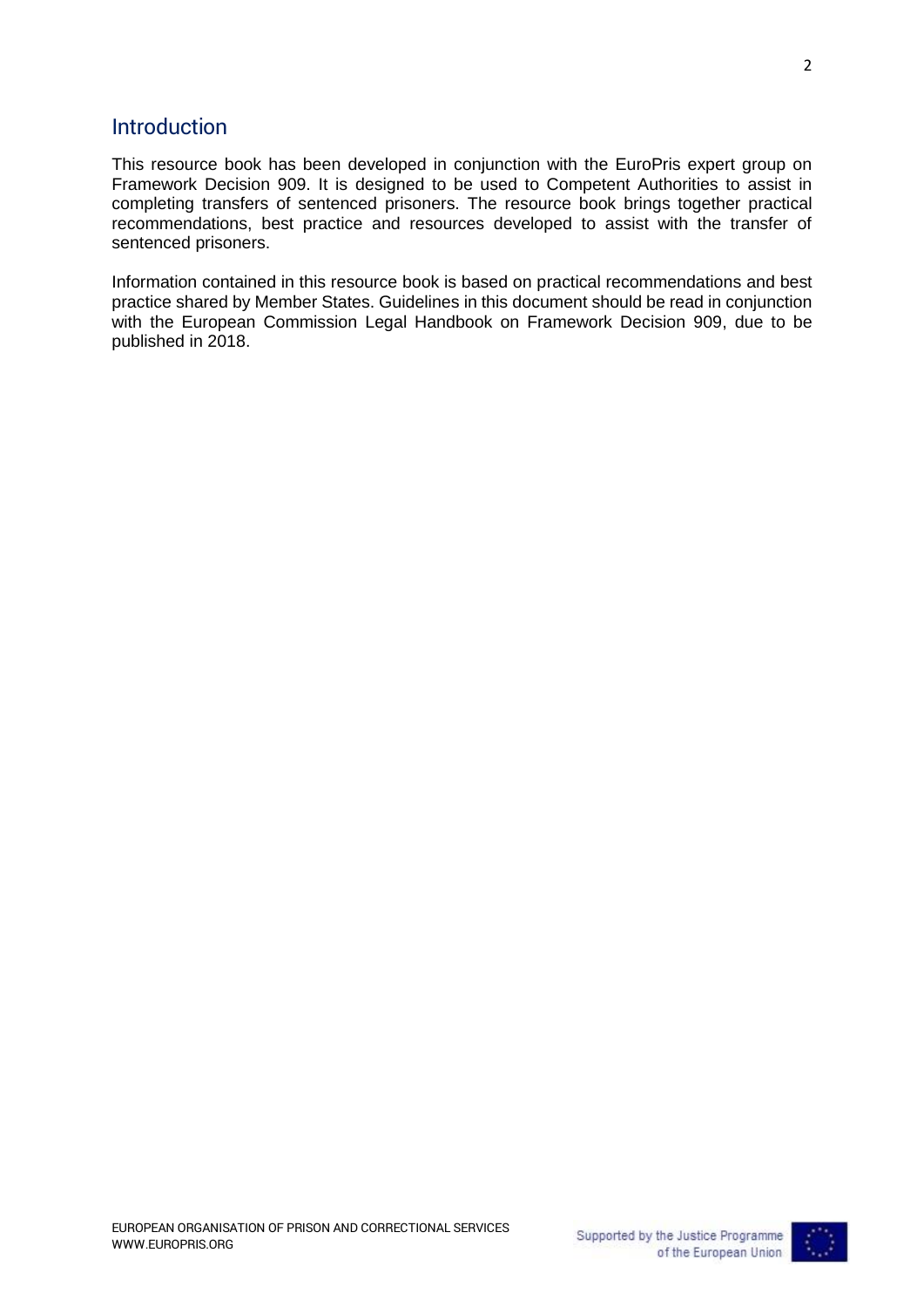## Council Framework Decision 2008/909/JHA

The full text of the Council Framework Decision 2008/909/JHA on the application of the principle of mutual recognition to judgments in criminal matters imposing custodial sentences or measures involving deprivation of liberty for the purpose of their enforcement in the European Union, is available at:

<http://eur-lex.europa.eu/legal-content/EN/ALL/?uri=CELEX:32008F0909>

### Implementation status of EU Framework Decisions 909, 947, 829

The table below shows the implementation status as at 31.03.2017 of each EU Member State with regards to the Framework Decision on the Transfer of Prisoners (FD 2008/909/JHA), on Probation and Alternative Sanctions (FD 2008/947/JHA) and on European Supervision Order (FD 2008/829/JHA).

| Further information can be obtained via: https://www.ejn-              |  |
|------------------------------------------------------------------------|--|
| crimjust.europa.eu/ejn/EJN library statusOfImpByCat.aspx?CategoryId=36 |  |

|                                | FD 2008/909/JHA<br><b>TRANSFER OF</b><br><b>PRISONERS</b> | FD 2008/947/JHA<br><b>PROBATION AND</b><br><b>ALTERNATIVE</b><br><b>SANCTIONS</b> | FD 2009/829/JHA<br><b>EUROPEAN</b><br><b>SUPERVISION</b><br><b>ORDER</b> |
|--------------------------------|-----------------------------------------------------------|-----------------------------------------------------------------------------------|--------------------------------------------------------------------------|
| Deadline for<br>implementation | 05.12.2011                                                | 06.12.2011                                                                        | 01.12.2012                                                               |
| AT(Austria)                    | <b>YES</b>                                                | <b>YES</b>                                                                        | <b>YES</b>                                                               |
|                                | (01.01.2012)                                              | (01.08.2013)                                                                      | (01.08.2013)                                                             |
| BE (Belgium)                   | <b>YES</b><br>(18.06.2012)                                | <b>YES</b><br>(23.06.2013)                                                        | <b>NO</b>                                                                |
| <b>BG</b> (Bulgaria)           | <b>NO</b>                                                 | <b>YES</b>                                                                        | <b>YES</b>                                                               |
|                                | (process ongoing)                                         | (14.03.2012)                                                                      | (27.05.2016)                                                             |
| CZ (Czech Republic)            | <b>YES</b>                                                | <b>YES</b>                                                                        | <b>YES</b>                                                               |
|                                | (01.01.2014)                                              | (1.1.2014)                                                                        | (01.01.2014)                                                             |
| CY (Cyprus)                    | <b>YES</b>                                                | <b>YES</b>                                                                        | <b>YES</b>                                                               |
|                                | (23.05.2014)                                              | (23.05.2014)                                                                      | (18.11.2016)                                                             |
| DE (Germany)                   | <b>YES</b>                                                | <b>YES</b>                                                                        | <b>YES</b>                                                               |
|                                | (21.07.2015)                                              | (25.07.2015)                                                                      | (23.07.2015)                                                             |
| DK (Denmark)                   | <b>YES</b>                                                | <b>YES</b>                                                                        | <b>YES</b>                                                               |
|                                | (05.12.2011)                                              | (05.12.2011)                                                                      | (01.12.2012)                                                             |
| EE (Estonia)                   | <b>YES</b>                                                | <b>YES</b>                                                                        | <b>YES</b>                                                               |
|                                | (01.01.2015)                                              | (01.01.2015)                                                                      | (01.04.2015)                                                             |
| EL (Greece)                    | <b>YES</b><br>(15.11.2014)                                | <b>YES</b>                                                                        | <b>YES</b>                                                               |
| ES (Spain)                     | <b>YES</b>                                                | <b>YES</b>                                                                        | <b>YES</b>                                                               |
|                                | (11.12.2014)                                              | (11.12.2014)                                                                      | (11.12.2014)                                                             |
| FI (Finland)                   | <b>YES</b>                                                | <b>YES</b>                                                                        | <b>YES</b>                                                               |
|                                | (05.12.2011)                                              | (05.12.2011)                                                                      | (01.12.2012)                                                             |
| FR (France)                    | <b>YES</b>                                                | <b>YES</b>                                                                        | <b>YES</b>                                                               |
|                                | (07.08.2013)                                              | (17.08.2015)                                                                      | (17.08.2015)                                                             |

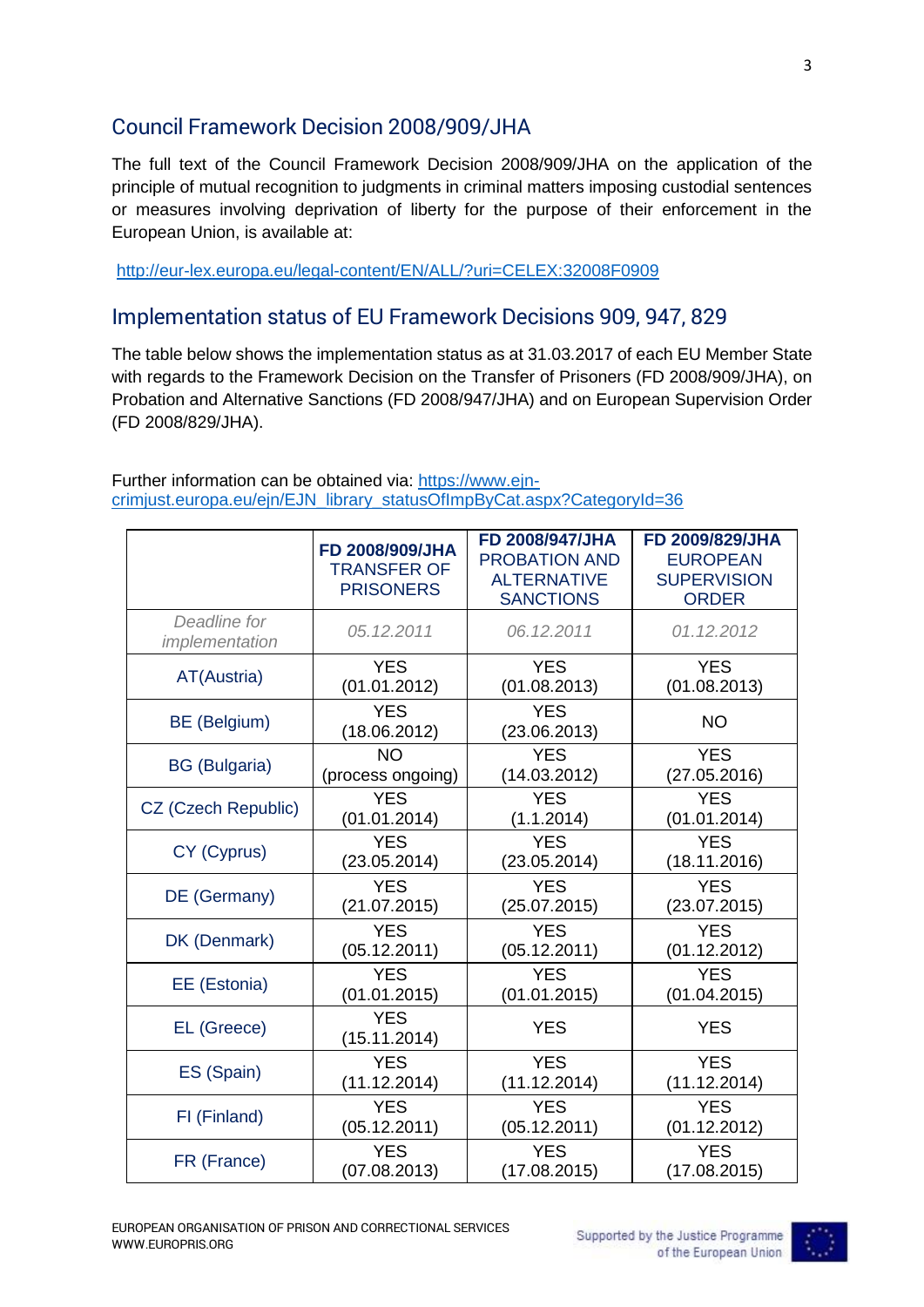|                                | FD 2008/909/JHA<br><b>TRANSFER OF</b><br><b>PRISONERS</b> | FD 2008/947/JHA<br><b>PROBATION AND</b><br><b>ALTERNATIVE</b><br><b>SANCTIONS</b> | FD 2009/829/JHA<br><b>EUROPEAN</b><br><b>SUPERVISION</b><br><b>ORDER</b> |
|--------------------------------|-----------------------------------------------------------|-----------------------------------------------------------------------------------|--------------------------------------------------------------------------|
| Deadline for<br>implementation | 05.12.2011                                                | 06.12.2011                                                                        | 01.12.2012                                                               |
| HU (Hungary)                   | <b>YES</b>                                                | <b>YES</b>                                                                        | <b>YES</b>                                                               |
|                                | (01.01.2013)                                              | (01.01.2013)                                                                      | (01.01.2013)                                                             |
| IE (Ireland)                   | <b>NO</b>                                                 | <b>NO</b><br>(process ongoing)                                                    | <b>NO</b><br>(process ongoing)                                           |
| IT (Italy)                     | <b>YES</b>                                                | <b>YES</b>                                                                        | <b>YES</b>                                                               |
|                                | (05.12.2011)                                              | (26.03.2016)                                                                      | (26.03.2016)                                                             |
| LT (Lithuania)                 | <b>YES</b>                                                | <b>YES</b>                                                                        | <b>YES</b>                                                               |
|                                | (01.04.2015)                                              | (01.04.2015)                                                                      | (01.04.2015)                                                             |
| LU (Luxembourg)                | <b>YES</b>                                                | <b>YES</b>                                                                        | <b>YES</b>                                                               |
|                                | (01.03.2011)                                              | (20.04.2015)                                                                      | (08.07.2016)                                                             |
| LV (Latvia)                    | <b>YES</b>                                                | <b>YES</b>                                                                        | <b>YES</b>                                                               |
|                                | (01.07.2012)                                              | (01.07.2012)                                                                      | (01.07.2012)                                                             |
| MT (Malta)                     | <b>YES</b>                                                | <b>YES</b>                                                                        | <b>YES</b>                                                               |
|                                | (01.01.2012)                                              | (07.12.2012)                                                                      | (26.08.2013)                                                             |
| <b>NL</b> (Netherlands)        | <b>YES</b>                                                | <b>YES</b>                                                                        | <b>YES</b>                                                               |
|                                | (01.11.2012)                                              | (01.11.2012)                                                                      | (01.11.2013)                                                             |
| PL (Poland)                    | <b>YES</b>                                                | <b>YES</b>                                                                        | <b>YES</b>                                                               |
|                                | (01.01.2012)                                              | (01.01.2012)                                                                      | (01.12.2012)                                                             |
| PT (Portugal)                  | <b>YES</b>                                                | <b>YES</b>                                                                        | <b>YES</b>                                                               |
| RO (Romania)                   | <b>YES</b>                                                | <b>YES</b>                                                                        | <b>YES</b>                                                               |
|                                | (25.12.2013)                                              | (25.12.2013)                                                                      | (25.12.2013)                                                             |
| SE (Sweden)                    | <b>YES</b>                                                | <b>YES</b>                                                                        | <b>YES</b>                                                               |
|                                | (01.04.2015)                                              | (01.01.2016)                                                                      | (01.08.2015)                                                             |
| SI (Slovenia)                  | <b>YES</b>                                                | <b>YES</b>                                                                        | <b>YES</b>                                                               |
|                                | (20.09.2013)                                              | (20.09.2013)                                                                      | (20.08.2013)                                                             |
| SK (Slovakia)                  | <b>YES</b>                                                | <b>YES</b>                                                                        | <b>YES</b>                                                               |
|                                | (01.02.2012)                                              | (01.02.2012)                                                                      | (01.07.2013)                                                             |
| UK (United Kingdom)            | <b>YES</b><br>(05.12.2011)                                | <b>NO</b>                                                                         | <b>YES</b>                                                               |
| <b>TOTAL:</b>                  | <b>26 MS</b>                                              | <b>26 MS</b>                                                                      | <b>26 MS</b>                                                             |

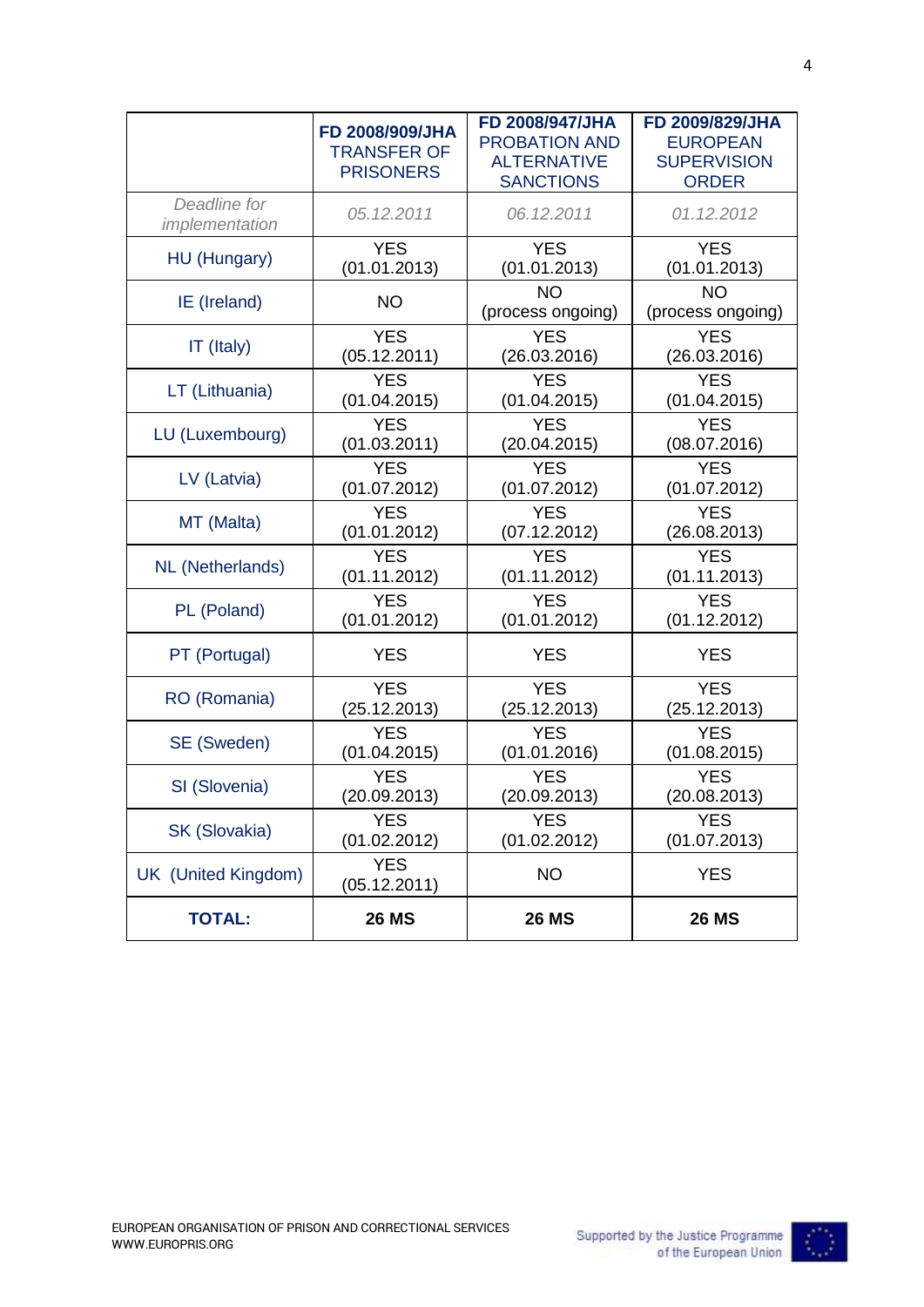### Competent Authorities

Through implementation of Framework Decision 909, individual Member States determine the Competent Authority responsible for issuing and executing certificates for the transfer of sentenced prisoners. In some Member States, the role of the Competent Authority has been adopted by one single agency such as the national prison administration, in others it has been adopted by multiple agencies, responsible for geographic regions such as regional courts.

The European Judicial Network (EJN) maintains a database of Competent Authorities and contact points. This can be referenced at:

<https://www.ejn-crimjust.europa.eu/ejn/libdocumentproperties.aspx?Id=1540>

The EuroPris expert group have discussed whether it would be possible for Member States with multiple delegated competent authorities, to establish one central authority who could deal with queries regarding relevant courts, queries about legislative processes or chasing responses.

#### Staff Training

Through the *Support for Transfer of European Prison Sentences Towards Resettlement* (STEPS 2) project, an e-learning platform was developed to support practitioners using Framework Decision 909.

The e-learning was designed for authorities who are (co-) responsible for the decision making regarding transfer of the execution of the custodial sentence and is divided into 4 chapters:

Chapter 1: objectives, principles and legal framework of Framework Decision 909 Chapter 2: the transfer process Chapter 3: certificate Chapter 4: additional information and legislation

The e-learning platform can be accessed in English and Spanish via: <http://steps2.europris.org/en/home/e-learning-platform/>

### Consent and information about the transfer process

Framework Decision 909 provides that sentenced prisoners consent to their transfer to another Member State. However, Article 6 of the, sets out the circumstances when the consent of the prisoner is not required, including when:

- the person is a national of the country of the executing state and also lives there;
- the person would be deported to the executing state on completion of their sentence;  $\alpha$ r
- the person has fled or otherwise returned there in response to the criminal proceedings.

Where the consent of a sentenced prisoner is not required, the opinion of that prisoner should still be sought and taken into account prior to a certificate being issued. This opinion should be included with the certificate sent to the executing state, with due consideration given to translation of this opinion. In order to give informed consent the prisoner will require information about the process and consequences of transfer.

The process by which Member States obtain the consent and/or opinion of a sentenced prisoner being considered for transfer under the Framework Decision varies, for example

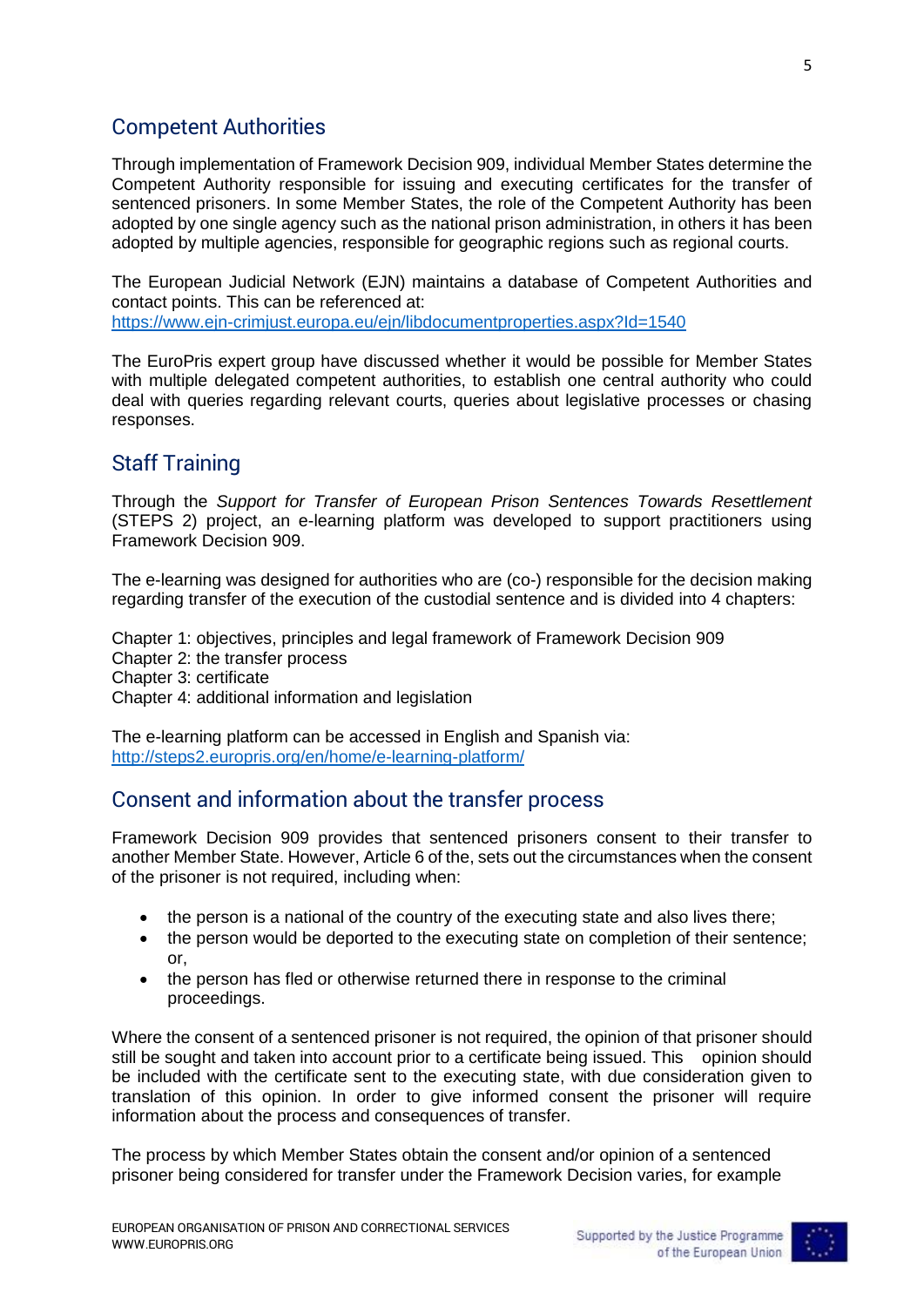some countries require written consent from the prisoner, whilst others require the prisoner to appear before a judge.

Documents have been developed to communicate the purpose and process of Framework Decision 909. The purpose of these documents is to provide prisoners with additional information about the transfer process and prison regime of the country to which they may be transferred. It is hoped that this will assist in obtaining the prisoner's informed consent to transfer.

- The **Offender Leaflet**, developed by the STEPS 2 Resettlement project provides an overview of the transfer process. Download via: <http://steps2.europris.org/en/documents/>
- The **[Offender Handbook](http://steps2.europris.org/wp-content/uploads/2016/07/Annex-4.10.-Workstream-2.2-Offender-Handbook.pdf)**, developed by the STEPS 2 Resettlement project provides more detailed about the transfer process, prisoner rights and a glossary of technical terms used within the Framework Decision. Download via: <http://steps2.europris.org/en/documents/>
- The EuroPris expert group has collated **[Prisoner Information](http://www.europris.org/fd-909-prisoner-information-sheets/)** sheets to enable prisoners, staff and Competent Authorities to access information about prisons in the executing state and support informed consent for transfer. The information sheets are available in the national language and English and provide an overview of topics such as induction procedures, family visiting and early release arrangements. These can be accessed via<http://www.europris.org/fd-909-prisoner-information-sheets/>

Further examples of practices used by Member States to provide information on the process and obtain informed consent to transfer include:

- $\triangleright$  Telephone information line providing prisoners and their families with information on the transfer process. This is supplemented by a factsheet detailing the stages of the transfer process.
- $\triangleright$  Providing information to sentenced prisoners, explaining that they are being considered for transfer at the earliest possible opportunity. Some Member States have adopted processes that provide information in multiple languages.
- $\triangleright$  Asking prisoners to sign a consent to transfer declaration. Some Member States have developed and translated a declaration for prisoners to sign, which is regulated by the Competent Authority.
- $\triangleright$  In cases where prisoners are seeking voluntary transfer or deportation, the issuing state informs them that they will also seek a compulsory transfer to avoid the situation of a prisoner changing their mind later in the process.

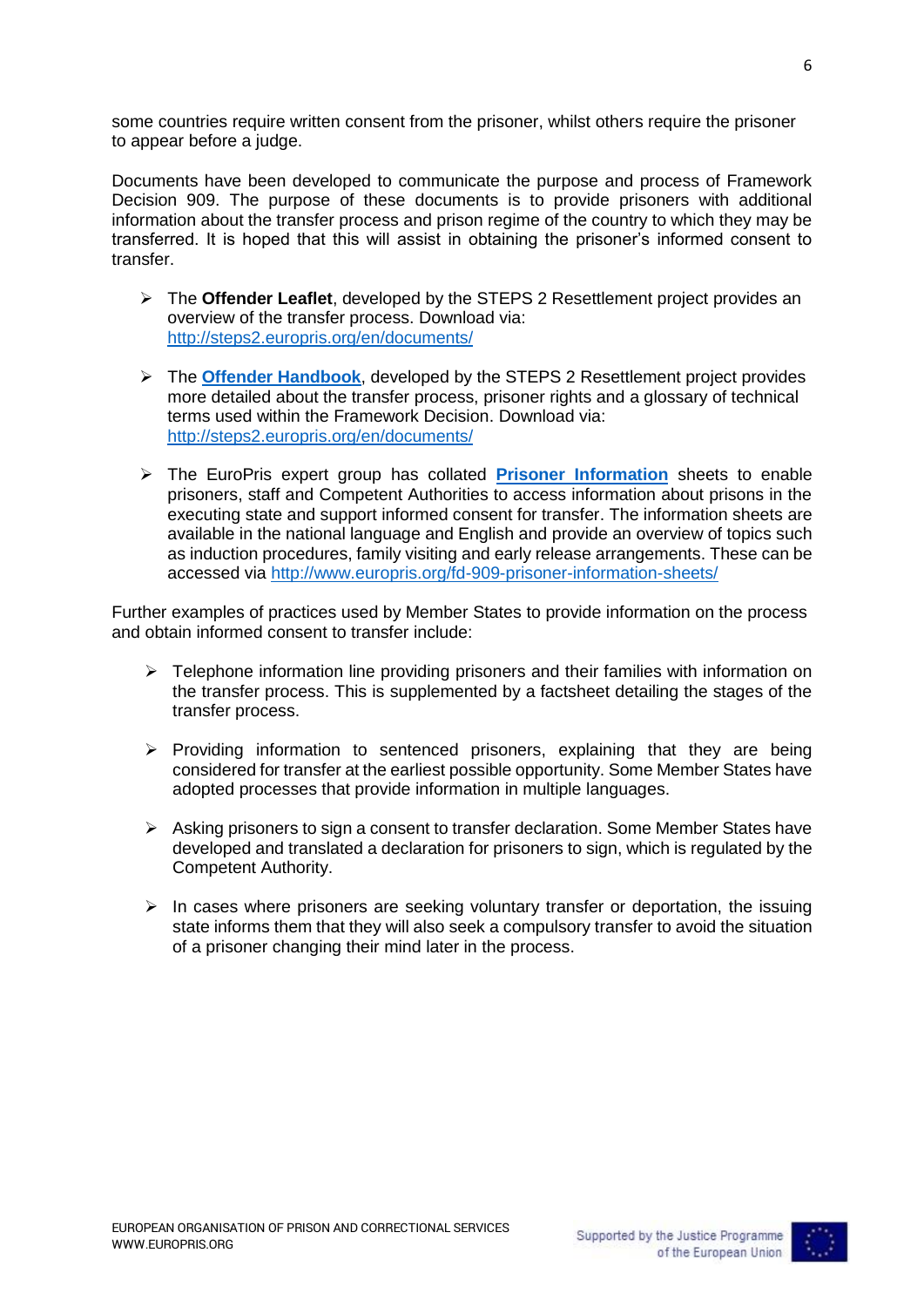## European Prison Information System (EPIS)

The EuroPris Prison Information System (EPIS) has been developed by EuroPris to provide general and operational information on prisons and prison administrations across the EuroPris network. Prison services have direct access and are themselves responsible for updating information on their prison system. The resource provides search functionality across a range of topic areas and countries. Information is contained under the following headings:

- General including implementation of Framework Decision 909
- Types of treatment/intervention programmes provided
- Population & Staff
- Regime
- Outsourcing
- Technology
- Finance
- Purposeful Activity
- Security & Order
- Welfare
- Throughcare

EPIS also contains an archive of questions and responses to **[Knowledge Management](http://www.europris.org/reports/kms/)  [System \(KMS\)](http://www.europris.org/reports/kms/)** requests that have been posed and answered by EuroPris members. This provides an operational overview on policy and process within different prison administrations. For more information about KMS please see<http://www.europris.org/kms-guidance/>

EPIS is hosted on the EuroPris website - http://www.europris.org/reports/. Access is granted via secure login through recognition of official justice / prison service email addresses. This ensures information is not publicly available. EuroPris has extended domain access to ensure that official email addresses of Competent Authorities are recognised. Requests for access need to be sent to [fraserbryans@europris.org](mailto:fraserbryans@europris.org)

### Social Rehabilitation

The concept of social rehabilitation is central to Framework Decision 909, as articulated in Article 3:

'The purpose of this Framework Decision is to establish the rules under which a Member State, with a view to facilitating the social rehabilitation of the sentenced person, is to recognise a judgment and enforce the sentence.'

However, there is no definition of 'social rehabilitation' within the Framework Decision and there is differing opinion about what would contribute towards the social rehabilitation of foreign national prisoners. This issue was further explored by De Montfort University (UK) under **[Workstream 3](http://steps2.europris.org/wp-content/uploads/2016/07/Annex-4.12.-Workstream-3-Social-Rehabilitation-Through-the-Prison-Gate.pdf)** of the STEPS 2 Resettlement project. This can be accessed via <http://steps2.europris.org/en/documents/>

Within this report, the following best practice examples were identified for returning prisoners transferred under Framework Decision 909:

i. The prisoner should be informed of what the sentence arrangements will be on their return to their country of residence. This should be achieved by the prison authority responsible for transfer under the Framework Decision giving reliable information (for instance, in the form of a leaflet) setting out the legal position of returning prisoners and how their prison sentence will be implemented.

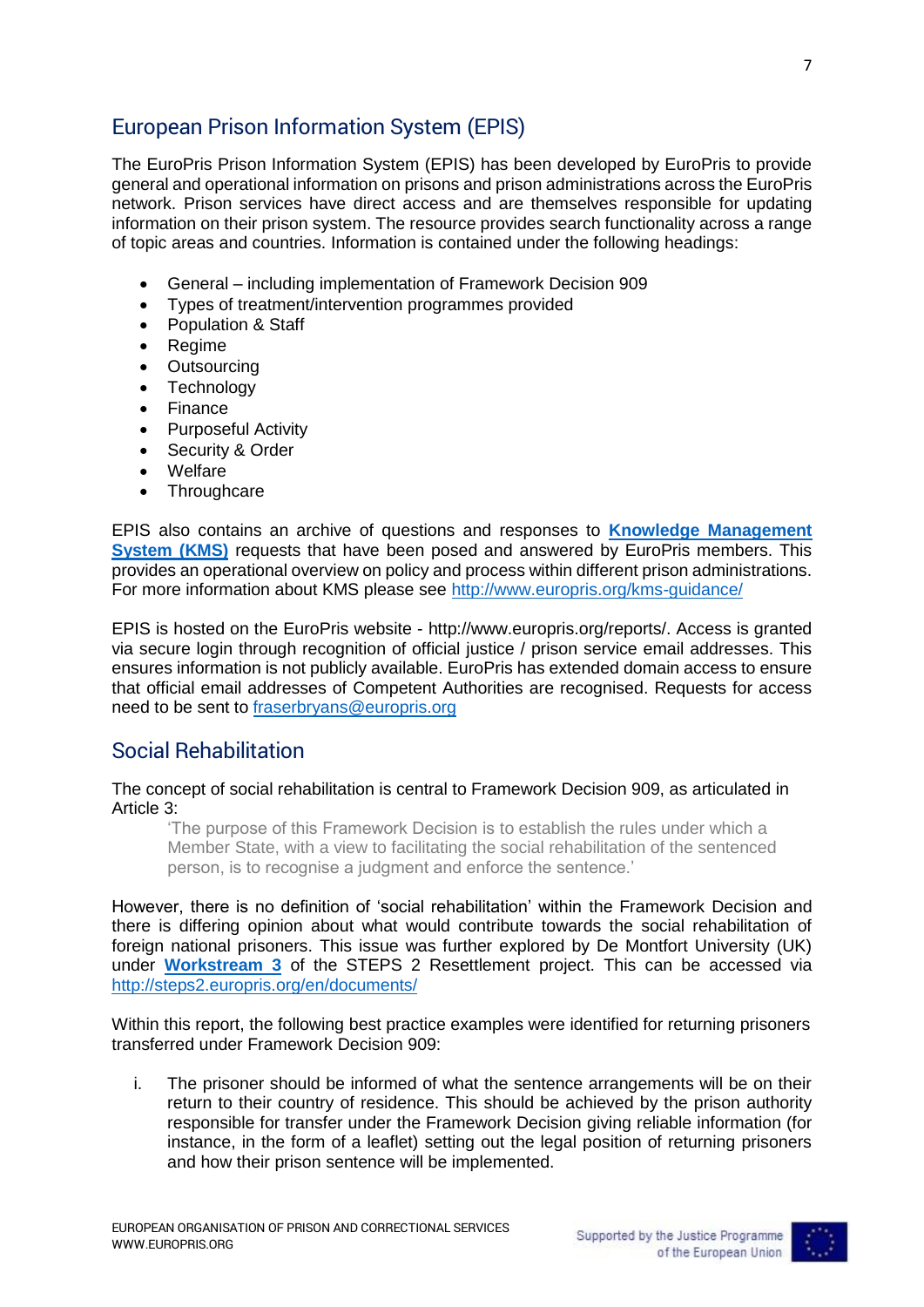- ii. The prisoner should be contacted by the Embassy staff, or a representative, from their country of residence to discuss transfer arrangements, contact with family / partner and the help / support that can be provided by the country of residence to facilitate their social rehabilitation.
- iii. At that meeting, or by letter, permission should be obtained from the prisoner for the authorities of their country of residence to contact their family / partner or important people in their life to tell them about the impending transfer and involve them in any sentence planning and support arrangements.
- iv. A liaison officer should be appointed in the person's country of residence to be case worker during the transfer process to ensure that transfer is carried out following best practice in social rehabilitation.
- v. Returning prisoners should be placed in a specialist prison (or prisons) where staff are trained in dealing with the specific needs of returning prisoners and can provide the advice / guidance and support that are needed to maximise their opportunities for resettlement into their home community.
- vi. The trained staff / key worker should arrange early visits for the prisoner, if appropriate, with their family / partner / important people to facilitate re-settlement and social rehabilitation.
- vii. After the assessment and sentence planning has been carried out at the specialist prison then the individual, accompanied by all relevant sentence documentation including the sentence plan and post release plan, should be transferred to the nearest appropriate prison to their home community.
- viii. The prison key / case worker should arrange a pre –release planning meeting with the supervising officer (if there is post sentence statutory licence supervision in place), all local agencies who will be working with the prisoner in their home area, any mentor / volunteer who will be involved and any relevant family members. This meeting is to review progress on the sentence plan and agree the post sentence objectives in the community.
- ix. Successful re-settlement 'through the gate' processes in the release of a prisoner rely on clear communication with any external supervising officer, external agencies and family / partner / important individuals. All those involved should provide intense supervision and support during the initial release period to assist in achieving the outcome of social rehabilitation.

The report also identified best practice examples for prisoners transferred out of a country:

- i. There should be one (or more) specialist prisons where people who are to be transferred under Framework Decision 909, are placed so that these may benefit from having experienced staff who are trained to work with people in such circumstances to aid their social rehabilitation.
- ii. The staff in the prison should ensure that the individuals know about their situation and the details of the potential transfer, what their rights are and that they do have a voice in the process.
- iii. One key worker / liaison officer should be appointed to work with each individual before and during the transfer process to ensure continuity and avoid misunderstandings
- iv. At the earliest opportunity preferably at the beginning of any sentence the person should be given in writing - translated into their language – a leaflet explaining about the Framework Decision 909 process and how that might impact on them and their social rehabilitation.
- v. As part of the process of transfer, the key worker should obtain the individual's views about the transfer and ensure that these views are heard by the relevant authority that will make the final decision about transfer.



8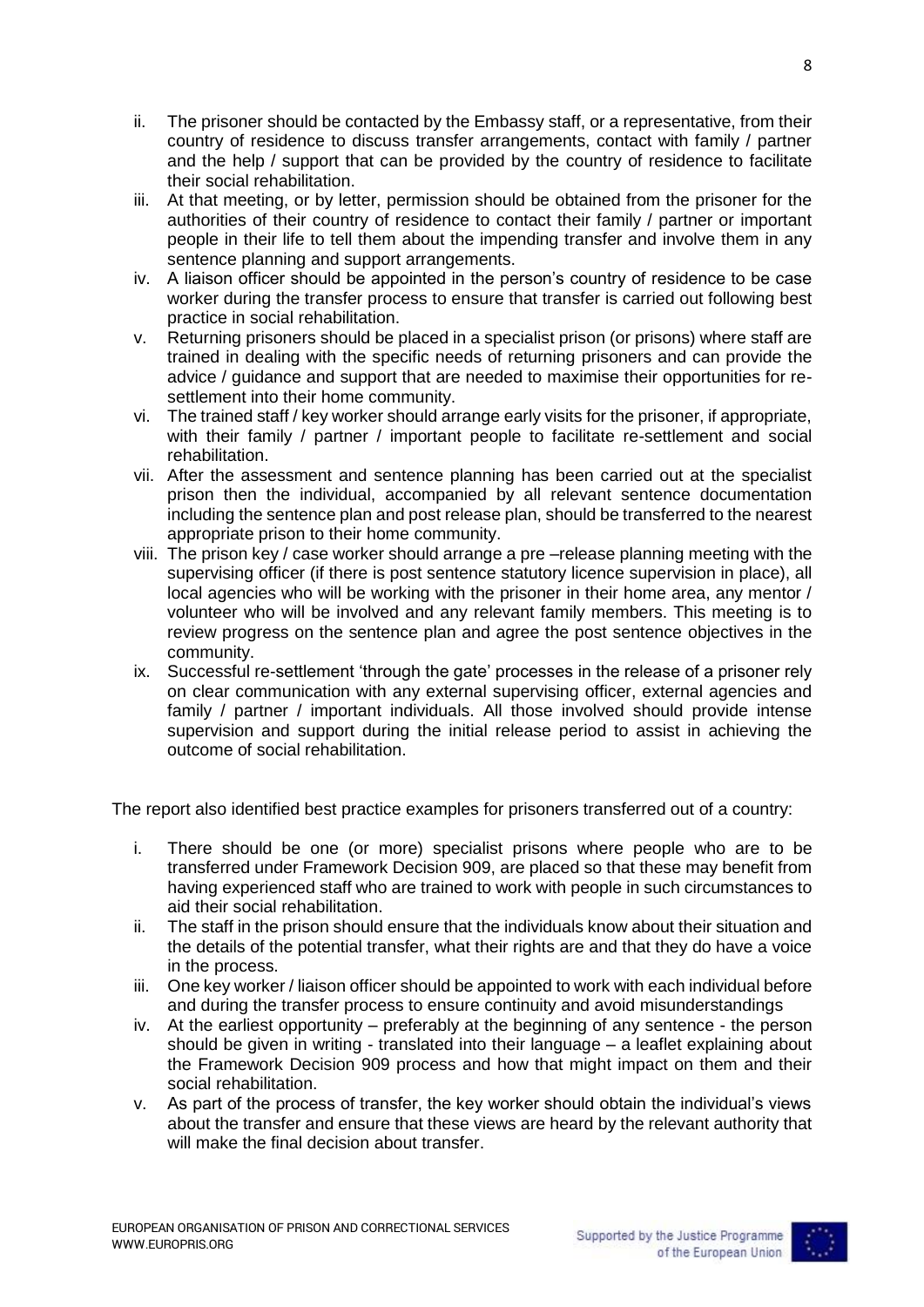- vi. The key worker should contact the relevant embassy staff to set up a meeting with them (or their representative) to discuss the details and implications for the transfer of the prison sentence.
- vii. The individual should be given assistance and every opportunity to send regular letters to, and have telephone calls with, their family / partner in their country of residence.
- viii. Whilst serving their sentence in the issuing state, the individual should not be discriminated against and should be allowed opportunities to take part in work and programmes, in the same way as a prisoner who is normally resident in that country.
- ix. The key worker or the prison authorities must contact the authorities in the individual's home area to explain about the transfer and ensure the relevant documentation is sent to the right place and right person.
- x. The key worker should discuss with the individual the people who should be kept informed about the pending transfer – for example, where appropriate, family / partner / important person in their lives who will be able to assist in their social rehabilitation.
- xi. Once transfer has taken place, the key worker should ensure that relevant information is sent to the authorities in the receiving country.

## Time Limits

The Framework Decision provides a 90 day time limit for the executing state to decide whether it will take over the enforcement of the sentence (Article 12). After which, if the decision has been made to take over the enforcement of the sentence, the Framework Decision provides that the transfer should be completed with 30 days of the final decision (Article 15).

There is no formal mechanism for recording the length of time that enforcement decisions or practical transfers are taking, although some Member States have developed their own internal procedures for measuring the status and progress of requests. However, there is general consensus that the time limits as laid out in the Framework Decision are not being met, which has implications for the number of prisoners being transferred under the Framework Decision.

Issues that are commonly cited as causing delays in the process, meaning that the time limits are not adhered to include: translation, interpreting the sentence, and information exchange with agencies involved in physical transfer arrangements.

## **Translation**

Under Article 5, the issuing state of the Competent Authority is required to send the certificate and judgement to the executing state. Competent Authorities set out which languages they will accept certificates to be sent to them in – details can be accessed via the European Justice Network - [http://www.ejn-crimjust.europa.eu/ejn/ejn\\_home.aspx](http://www.ejn-crimjust.europa.eu/ejn/ejn_home.aspx)

Translation can be costly and timely to procure and cause delays in Competent Authorities issuing certificates for transfers, in particular relating to the judgement and answering supplementary questions the executing state may have.

Best practice:

 $\triangleright$  As discussed at EuroPris expert group meetings, it is not necessary to fully translate the whole of the judgment. Instead, to satisfy Article 6, a summary of the judgement should be contained in the certificate and include a description of the main facts of the offence. However, where cases were of particularly high risk, or there were distinct differences in sentencing policy, or where the case was particularly complex, the executing state may still request a translation of the full judgement.

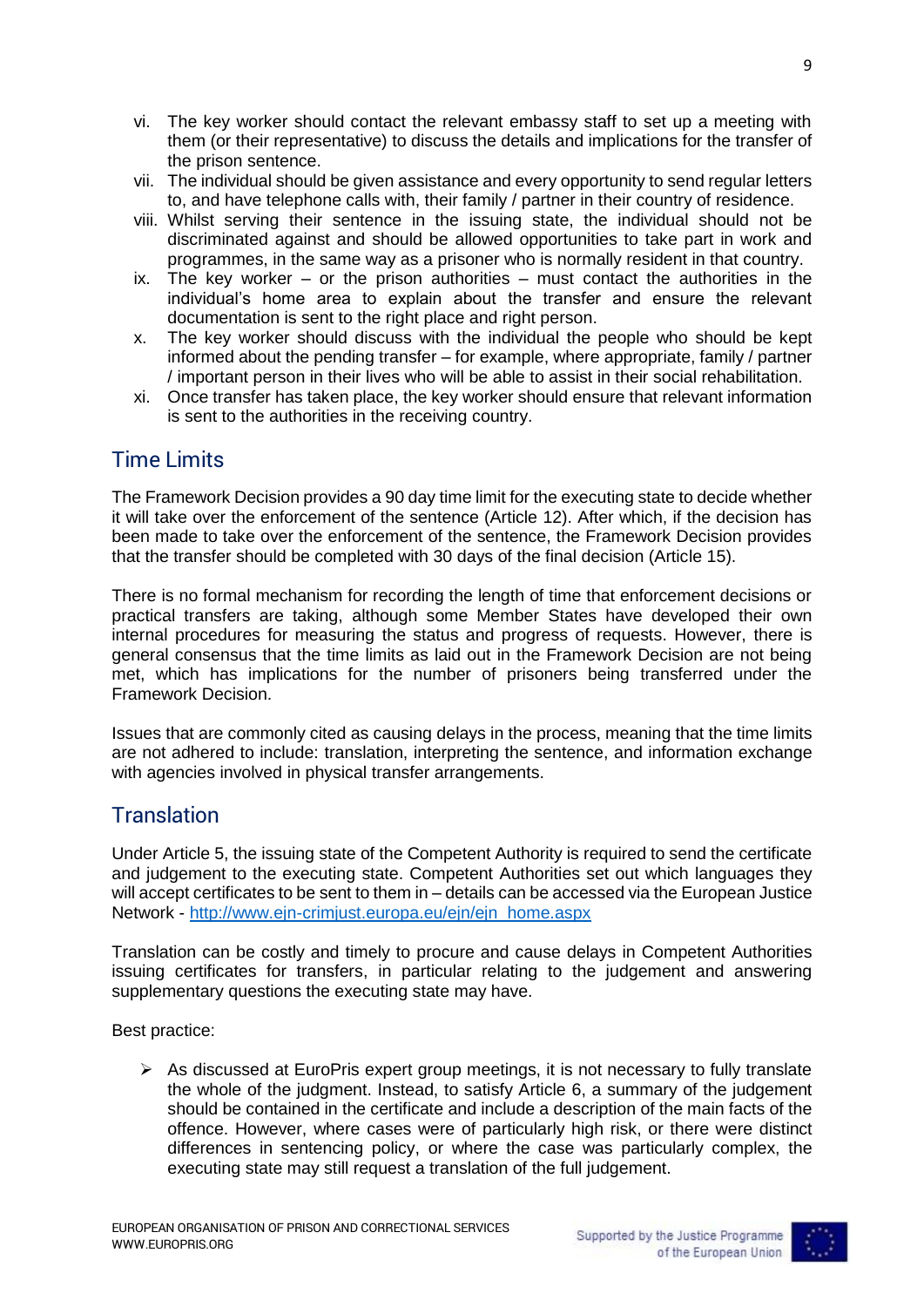$\triangleright$  In cases where a two countries are in regular communication e.g. one country receives a high volume of requests to transfer the sentence from another country, regular communication is encouraged. This could take the form of a conversation between Competent Authorities prior to a certificate being issued, or could be a bilateral meeting so that the issuing state understands the elements of the judgment that are most important for the executing state to receive. This would help to avoid repeated requests

#### Interpreting the sentence

for further information.

Experts responsible for the transfer of sentenced prisoners have often expressed difficulty in obtaining and understanding early release arrangements in other Member States. To add further complexity, there is a lack of consistency regarding how pre-sentence detention is calculated and accounted for by other Member States.

The Framework Decision is explicit in limitations on sentence adaptation and does not provide scope for sentence conversion or the executing state effectively re-sentencing a prisoner following transfer. A different sentence may only be imposed ('adapted'), when the sentence in the issuing state exceeds that of the executing state. In this case a sentence can only be adapted to that maximum sentence and no lower. In some cases, the executing state may be able to recognise part but not all of the sentence. In these circumstances Chapter II, Article 10, provides for 'partial recognition and enforcement'. The possibility of partial enforcement should be considered before refusing a request in these circumstances. Discussion between the Competent Authorities is essential in these cases.

#### Best practice:

- $\triangleright$  Include the date the sentence started (and anticipated release date where applicable) on the certificate as well as the length of sentence, so that it is clear how long has been served and how early release arrangements might be calculated.
- $\triangleright$  Issuing states should use section (i) of the certificate to elaborate on information relevant to understanding the sentence and early release arrangements in their country. Where possible, this should include information on how time on remand is accounted for, effect of other sentences and whether early release arrangements are mandatory or discretionary and if that would entail release on licence or full discharge.
- $\triangleright$  If supplementary information on early release arrangements as annex to the certificate. it can be helpful for the issuing state to provide supplementary explanation of how this applies to the particular case.
- $\triangleright$  For a prisoner with multiple convictions, it should be clearly stated how long the sentence for each conviction is and whether sentences are running consecutively or concurrently. This is especially important where an executing state might not recognise one or more of the offences.
- Summary information on early release arrangements is included within the **[Prisoner](http://www.europris.org/fd-909-prisoner-information-sheets/)  [Information](http://www.europris.org/fd-909-prisoner-information-sheets/)** sheets from many countries. These can be accessed via <http://www.europris.org/fd-909-prisoner-information-sheets/>

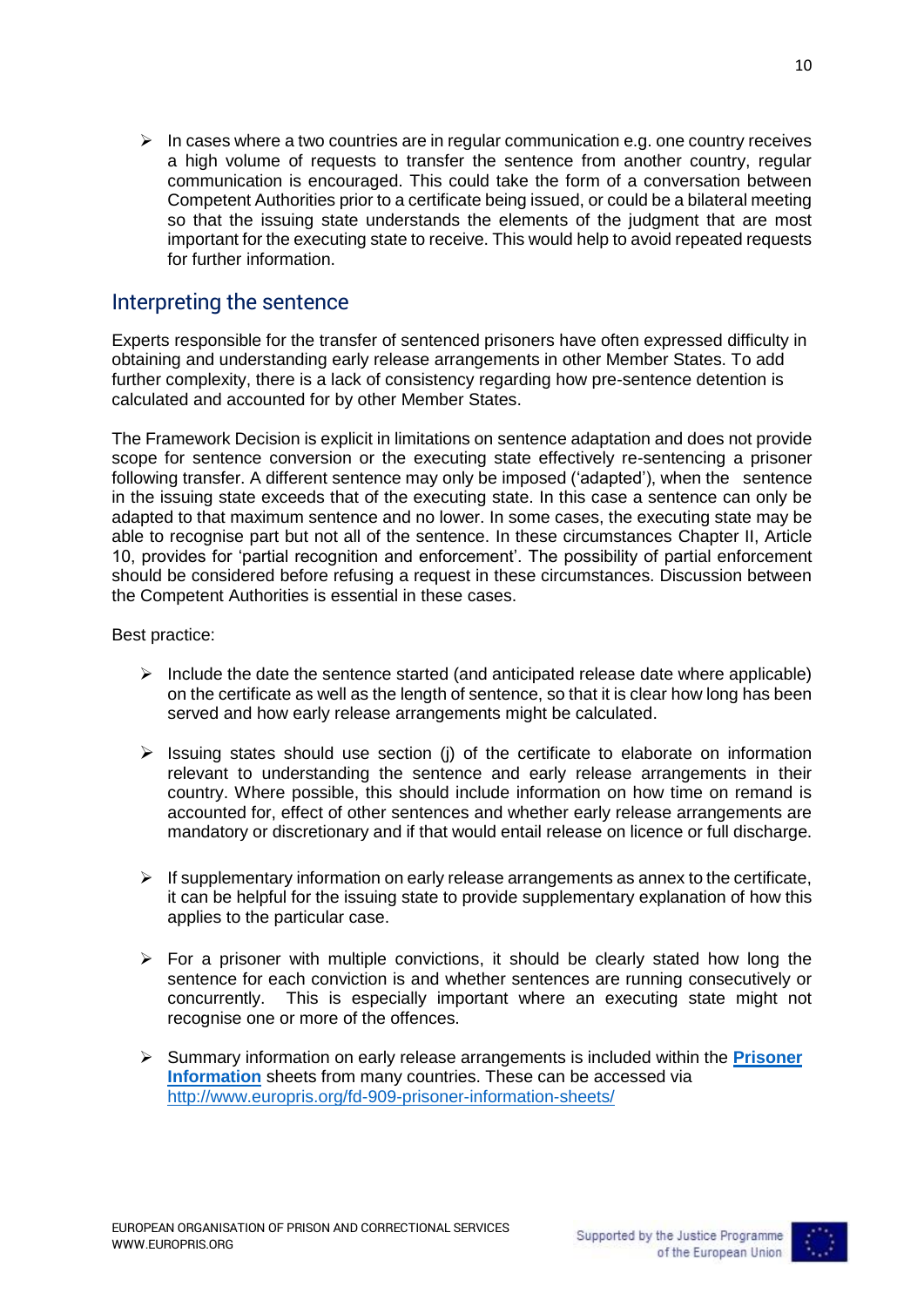## Practical Transfer

Time delays can also be caused by information about the prisoner's immediate needs not being fully declared in the first instance e.g. if they were to have a disability that might affect physical transfer arrangements.

There are multiple agencies responsible for the physical transfer of prisoners in Member States, including prison agencies and Interpol and information needs to be appropriately shared with these agencies to manage the risk and responsibility for the transfer of prisoners.

Member States have cited a lack of escort staff, difficulties with airlines accepting prisoners on flights and transiting through other countries as rationale for the 30-day transfer period not being adhered to. Whilst Member States are seeking to address these issues individually, common concerns should be raised through the EuroPris expert group to develop a collective understanding.

Best practice:

- $\triangleright$  The issuing state should seek to include any information that would be vital to the practical transfer arrangements or early days in custody, such as physical needs of the prisoner within section (l) of the certificate. This would enable the executing state to be prepared for adequate transportation, accommodation and medical arrangements to be made.
- The **[Prisoner Information Document](http://www.europris.org/resources_package/prisoner-transfer-information-form-version-4/)**, developed by the EuroPris expert group should be completed and accompany a prisoner during transfer. Whilst there are data protection limitations as to what can be included on the form, information that is necessary and proportionate for the safety of the prisoner and accompanying staff should be included. This form can be downloaded from the FD909 group resource pages[:http://www.europris.org/resources\\_package/prisoner-transfer-information](http://www.europris.org/resources_package/prisoner-transfer-information-form-version-4/)[form-version-4/](http://www.europris.org/resources_package/prisoner-transfer-information-form-version-4/)
- $\triangleright$  Member States adequately scope and seek to ensure they have enough staff capacity to escort prisoners.
- $\triangleright$  Where Member States have entered into contractual arrangements with private companies for the transfer or prisoners, information on these arrangements should be shared with the issuing state.
- $\triangleright$  Travel documentation is not always crucial for the enforcement of transfer. It is the responsibility of the issuing state to ensure that the requisite travel documents are available.

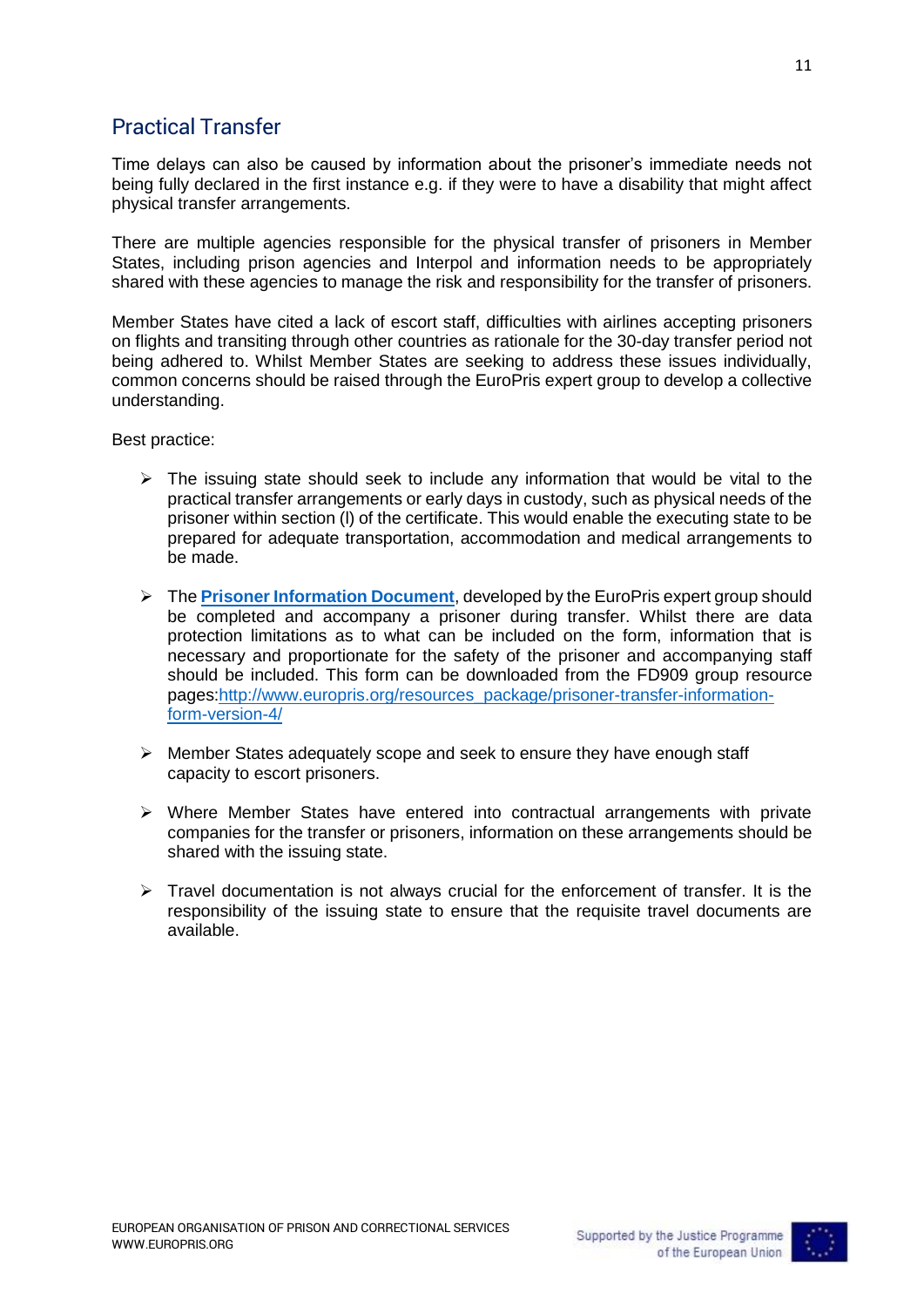## Victims

Under implementation of th[e Victims Directive](http://eur-lex.europa.eu/legal-content/EN/TXT/?uri=CELEX%3A32012L0029) (2012/29), Member States will have considered how victims should be notified of the transfer of a foreign national prisoner – <http://eur-lex.europa.eu/legal-content/EN/TXT/?uri=CELEX%3A32012L0029>

The following best practice examples have been provided to the EuroPris expert group:

- $\triangleright$  Where the victim is known and in contact with either the prison/probation service or a victim-focused organisation in the issuing state, they should be contacted to see if they would like to make a representation regarding the prisoner transfer.
- $\triangleright$  Where there is not a specific victim-liaison officer, the issuing state should seek to establish the views of the victim at the earliest possible opportunity.
- $\triangleright$  Where there are known victims' issues, the issuing state should share this information with the executing state at the earliest possible opportunity.